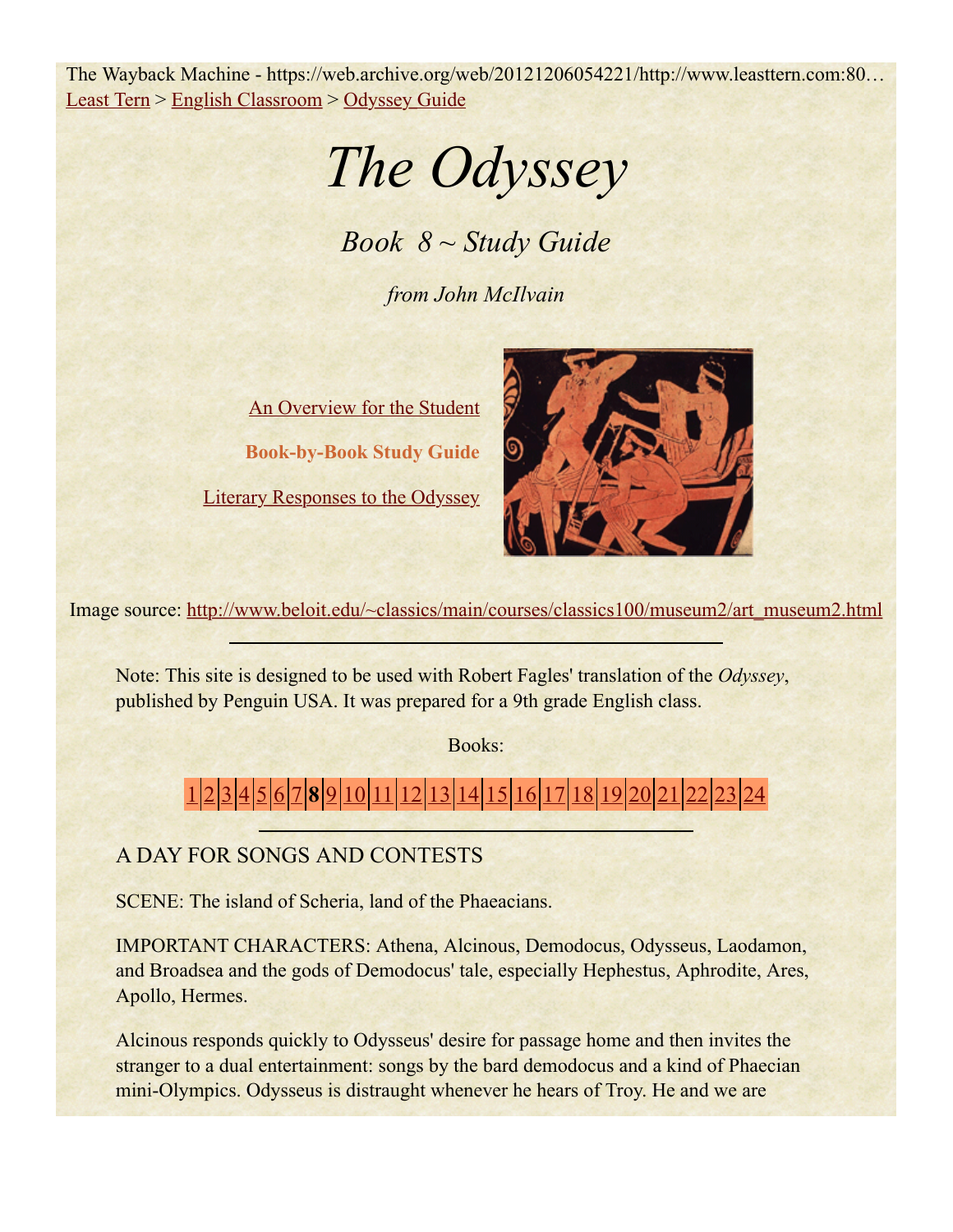distracted from his grief by the games where Odysseus is challenged to show his mettle and goaded, he responds with a moment of prowess. Later, Demodocus distracts us with story of gods misbehaving but eventually he returns to another story of Troy. This time King Alcinous, who has noticed Odysseus reactions, as his guest to tell his story.

**NOTE**: this is a summary of the "story" that Demodocus sings after the games:

The bard sings of Aphrodite's infidelity with Ares. It's a somewhat "bawdy" story, a kind of comic relied from the stories of Troy that make Odysseus cry, and from the intensity of the "games." Aphrodite's husband, the crippled blacksmith god Hephestus, creates a net that catches Aphrodite and Ares in the act of making love. Hephestus has the other gods come to witness and to laugh.

### PAY ATTENTION TO:

- Alcinous' response to Odysseus' request for help on the way home.
- The speed with which the black ship is prepared.
- The different elements of the gathering: the song/storytelling of the bard; the athletic games; feasting; dance.
- The arrival of and respect paid to the bard Demodocus.
- The effect the song sung by the Demodocus has upon Odysseus.
- The games.
- The challenge of Broadsea
- Odysseus' response to the challenge.
- The dancing (420).
- The gifts presented Odysseus by the Lords of Phaeacia after the dancing.

## EPITHETS: Who is . . .

- "the faithful bard the Muse adored, the famous harper?"
- "the long suffering hero?"
- "Crowned with Flowers?"
- "the Master Craftsman, the famous crippled smith?"
- "the Archer?"

## QUESTIONS:

- 1. Why might Demodocus' blindness be significant?
- 2. With whom is Odysseus quarreling in the first song by Demoducus?
- 3. What does Alcinous do when he sees how Odysseus reacts?
- 4. What does Odysseus do to win the respect of the young Phaeacians? Why ?
- 5. What does Alcinous ask Odysseus at the end of Bk. 8?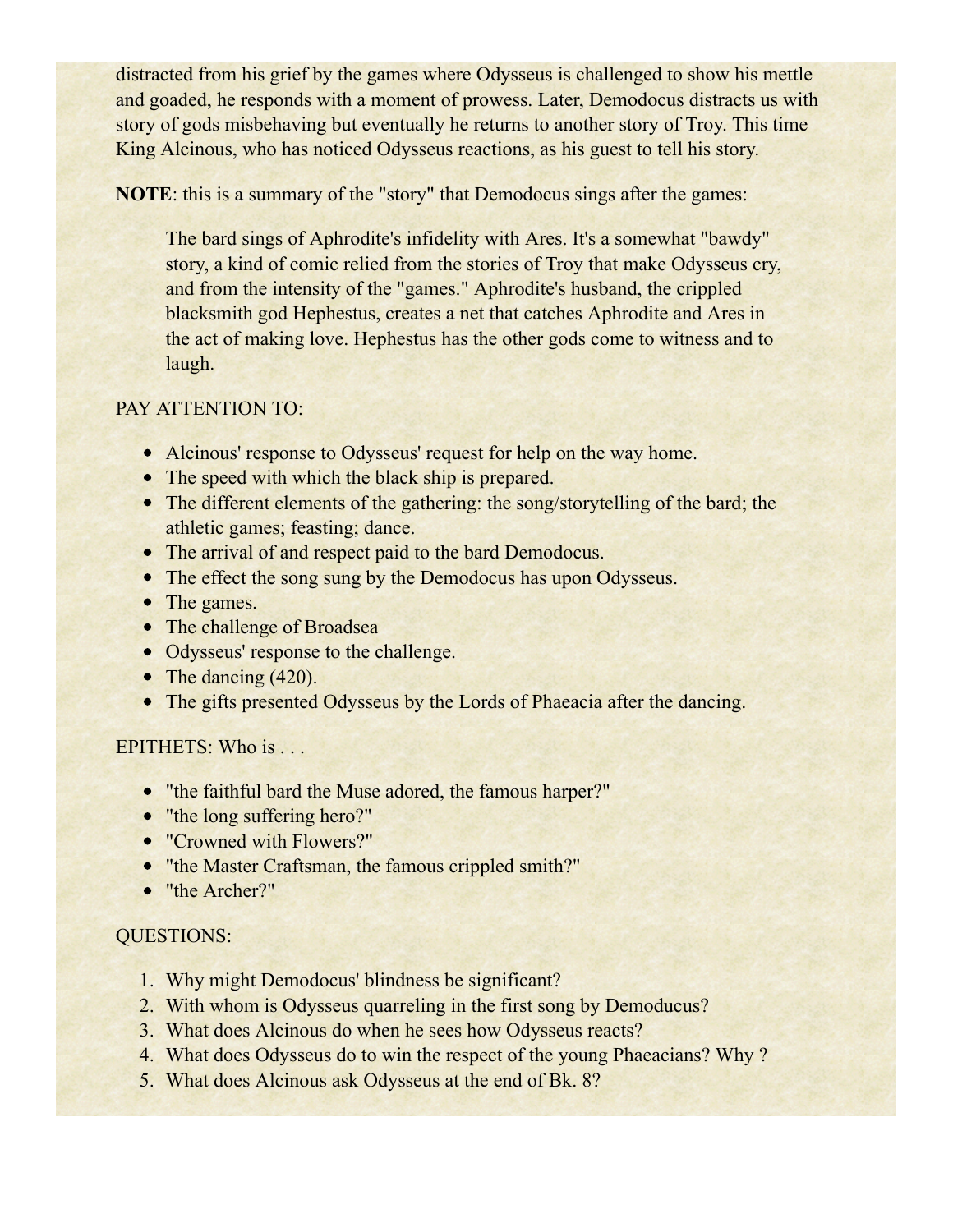#### QUOTATIONS TO REMEMBER:

Alcinous rose and addressed his island people: "Hear me, lords and captains of Phaeacia, hear what the heart inside me has to say. This stranger here, our guest - I don't know who he is, or whether he comes from sunrise lands or the western lands of evening, but he has come in his wanderings to my palace; he pleads for passage, he begs we guarantee it. So now, as in years gone by, let us press on and grant him escort. No one, I tell you, no one who comes to my house will languish long here, heartsick for convoy home."

#### "Call in the inspired bard

Demodocus. God has given the man the gift of song, to him beyond all others, the power to please, however the spirit stirs him on to sing."

 In came the herald now, leading along the faithful bard the Muse adored above all others, true, but her gifts were mixed with good and evil both: she stripped him of sight but gave the man the power of stirring, rapturous song. Pontonous brought the bard a silver studded chair, right amid the feasters, leaning it up against a central column -hung his high clear lyre on a peg above his head and showed him how to reach up with his hands and lift it down. And the herald placed a table by his side with a basket full of bread and cup of wine for him to sip when his spirit craved refreshment. All reached out for the good things that lay at hand and when they'd put aside desire for food and drink, the Muse inspired the bard to sing the famous deeds of fighting heroes the song whose fame had reached the skies those days: The Strife Between Odysseus and Achilles, Peleus' Son ... how once at the gods' flowing feast the captains clashed in a savage war of words, while Agamemnon, lord of armies, rejoiced at heart that Achaea's bravest men were battling so.

(50)

(27)

(71)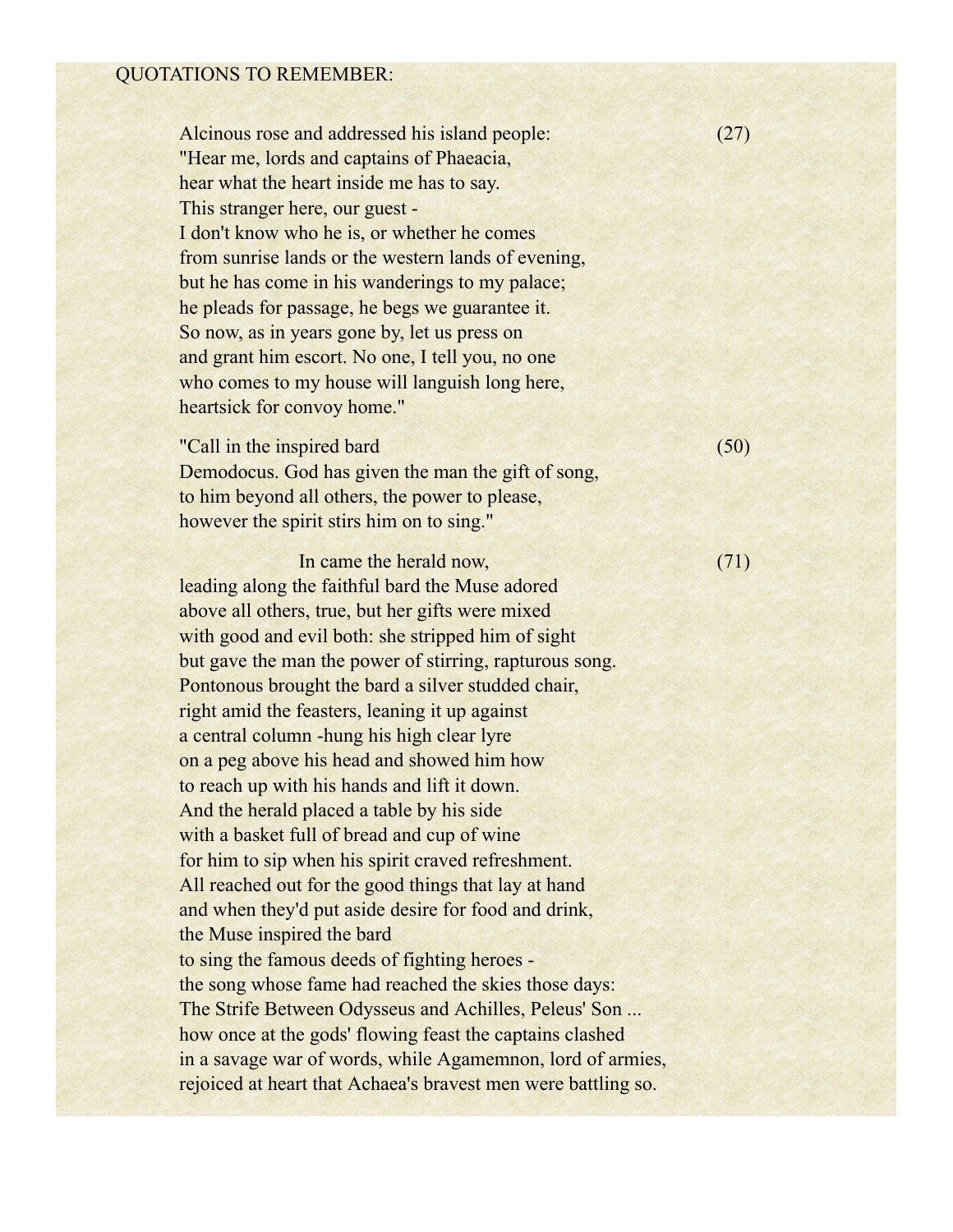That was the song the famous harper sang but Odysseus, clutching his flaring sea blue cape in both powerful hands, drew it over his head and buried his handsome face, ashamed his hosts might see him shedding tears. Whenever the rapt bard would pause in the song, he'd lift the cape from his head, wipe off his tears and hoisting his double handled cup, pour it out to the gods. But soon as the bard would start again, impelled to sing by Phaeacia's lords, who reveled in his tale, again Odysseus hid his face and wept. His weeping went unmarked by all the others; only Alcinous, sitting close beside him, noticed his guest's tears,

I've held my place in the front ranks, I tell you, long as I could trust to my youth and striving hands. But now I'm wrestled down by pain and hardship, look, I've borne my share of struggles, cleaving my way through wars of men and pounding waves at sea. Nevertheless, despite so many blows, I'll give your games a whirl. Your insults cut to the quick -you rouse my fighting blood!"

A rippling prelude -

now the bard struck up an irresistible song: The Love of Ares and Aphrodite Crowned with Flowers . . . how the two had first made love in Hephaestus' mansion, all in secret. Ares had showered her with gifts and showered Hephaestus' marriage bed with shame but a messenger ran to tell the god of fire - Helios, lord of the sun, who'd spied the couple lost in each other's arms and making love.

Odysseus rose to the moment deftly, gently: "Nausicaa, daughter of generous King Alcinous, may Zeus the Thunderer, Hera's husband, grant it so that I travel home and see the dawn of my return. Even at home I'll pray to you as a deathless goddess all my days to come. You saved my life, dear girl."

There, he sang, Odysseus fought the grimmest fight he had ever braved but he won through at last,

(300)

(208)

 $(521)$ 

(582)